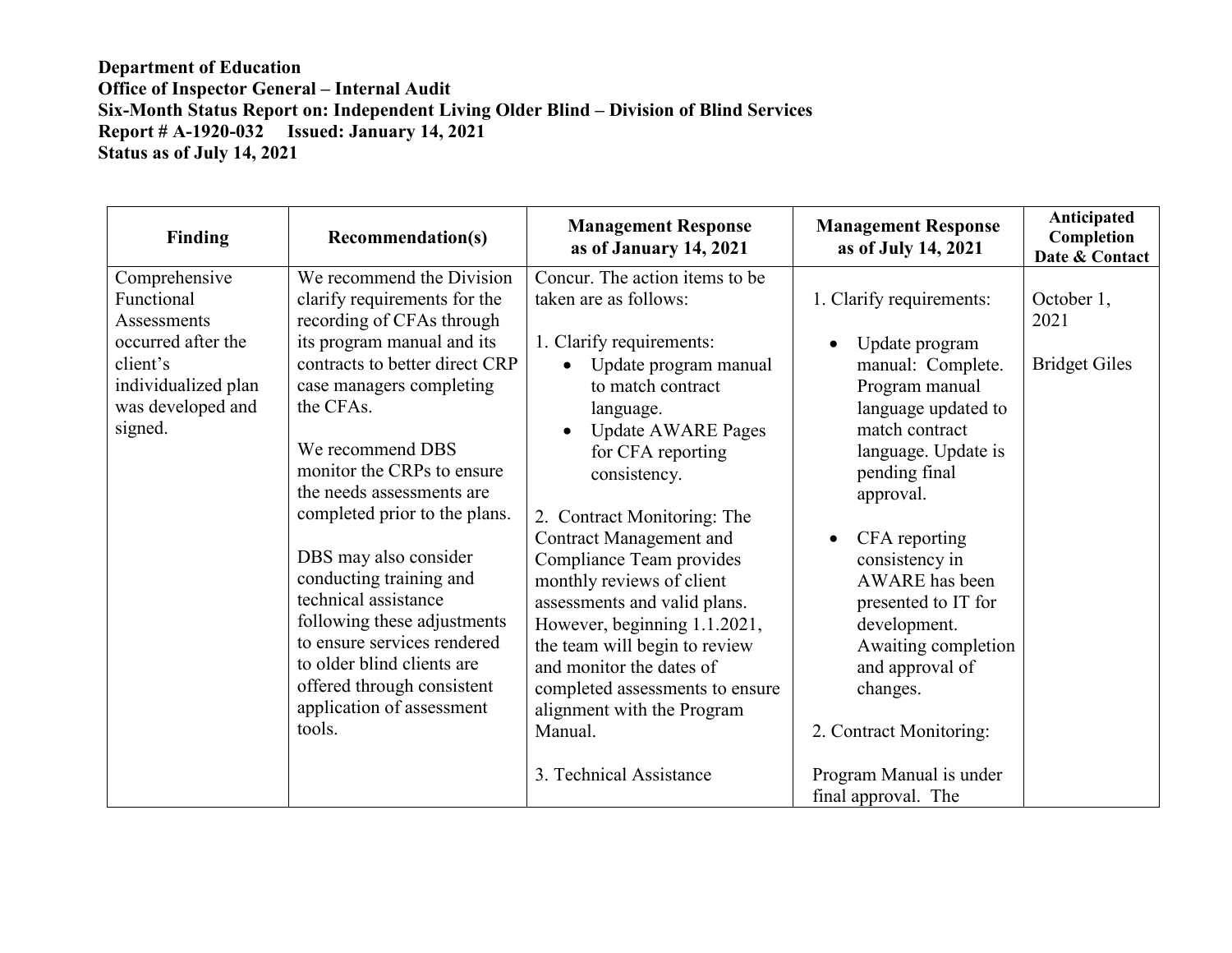| <b>Finding</b> | <b>Recommendation(s)</b> | <b>Management Response</b><br>as of January 14, 2021                                                                                                                                   | <b>Management Response</b><br>as of July 14, 2021                                                                                                                                                                                                                                                                                                                                                                                                                                | Anticipated<br>Completion<br>Date & Contact |
|----------------|--------------------------|----------------------------------------------------------------------------------------------------------------------------------------------------------------------------------------|----------------------------------------------------------------------------------------------------------------------------------------------------------------------------------------------------------------------------------------------------------------------------------------------------------------------------------------------------------------------------------------------------------------------------------------------------------------------------------|---------------------------------------------|
|                |                          | Draft memo clarifying<br>$\bullet$<br>requirements (to include<br>updated manual<br>language) and AWARE<br>changes.<br>Set up training via<br>TEAMS to review<br>updates/requirements. | <b>Contract Management and</b><br>Compliance Team have<br>been and will continue<br>reviewing and verifying<br>completed assessment<br>dates. Upon completion<br>and approval of the<br>Program Manual, Contract<br>Management and<br>Compliance team will<br>update their process to<br>align with the provisions<br>outlined.<br>3. Technical Assistance:<br>Pending. Awaiting final<br>approval of updated<br>manual language and<br>completion of AWARE<br>reporting update. |                                             |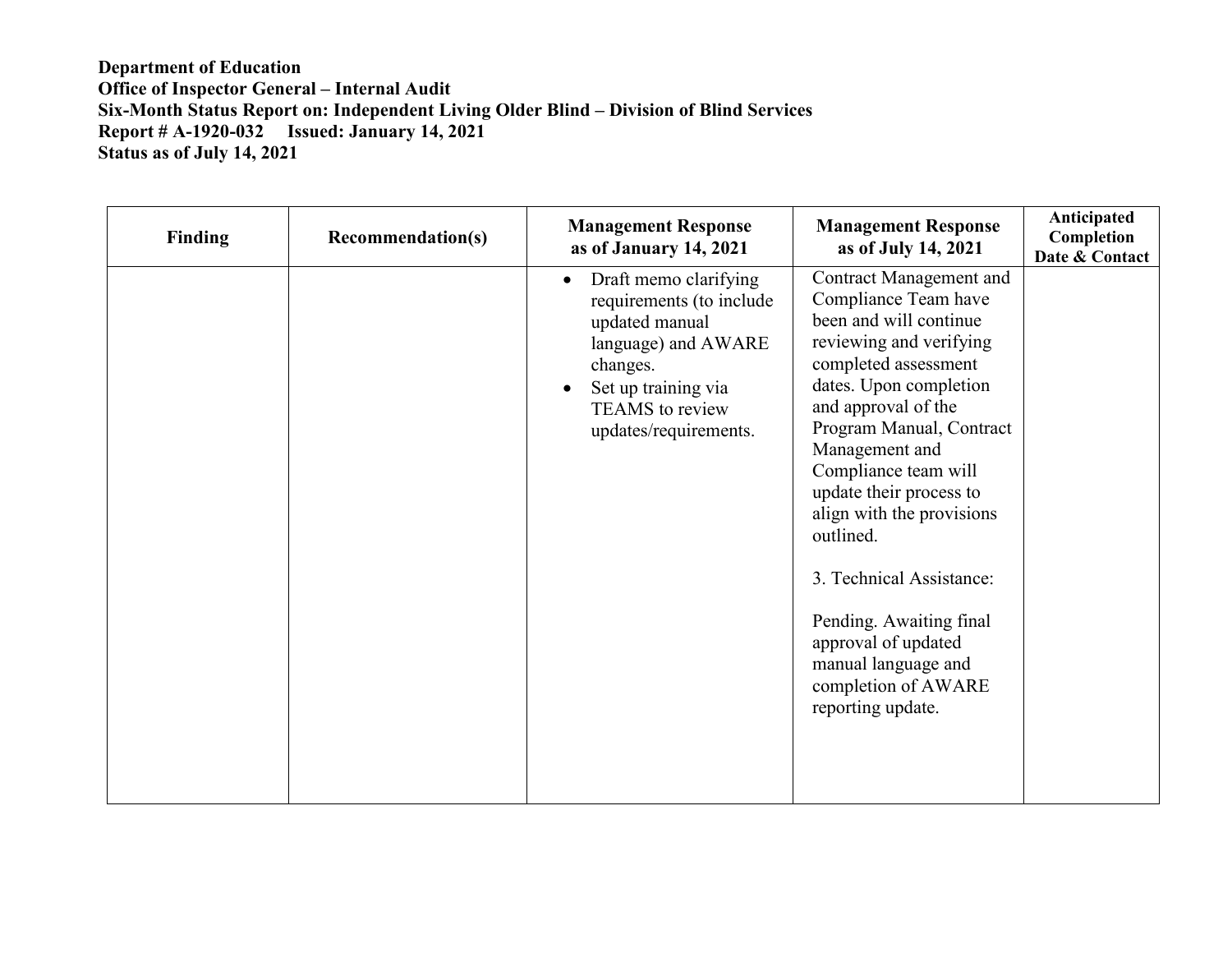| <b>Finding</b>    | <b>Recommendation(s)</b>       | <b>Management Response</b><br>as of January 14, 2021 | <b>Management Response</b><br>as of July 14, 2021 | Anticipated<br>Completion<br>Date & Contact |
|-------------------|--------------------------------|------------------------------------------------------|---------------------------------------------------|---------------------------------------------|
| DBS could enhance | We recommend in future         | Concur. The action items to be                       | 1. The Contract Monitoring                        | FY 2020-21                                  |
| the CRP Risk      | monitoring, DBS finalize the   | taken are as follows:                                | and Compliance Team will                          | Amy Grissom                                 |
| Assessment and    | monitoring reports and         |                                                      | finalize and send monitoring                      |                                             |
| subsequent        | provide the reports and        | The Contract Monitoring<br>1.                        | reports and results to CRP's.                     |                                             |
| monitoring.       | results to the CRPs.           | and Compliance Team will                             |                                                   |                                             |
|                   |                                | finalize and send monitoring                         | 2. Complete                                       |                                             |
|                   | We recommend DBS modify        | reports and results to CRP's                         |                                                   |                                             |
|                   | the risk assessment to         | for the 2020-2021 fiscal                             | 3. Complete                                       |                                             |
|                   | include a numerical score for  | year.                                                |                                                   |                                             |
|                   | previous monitoring            |                                                      |                                                   |                                             |
|                   | (monitored in the last year, 3 | The Contract Monitoring<br>2.                        |                                                   |                                             |
|                   | years, etc.).                  | and Compliance Team                                  |                                                   |                                             |
|                   |                                | updated the risk assessment                          |                                                   |                                             |
|                   | We additionally recommend      | to include a score for                               |                                                   |                                             |
|                   | DBS clearly define the type    | previous contract monitoring                         |                                                   |                                             |
|                   | of monitoring that should be   | visits.                                              |                                                   |                                             |
|                   | conducted based on the risk    |                                                      |                                                   |                                             |
|                   | category.                      | The Contract Monitoring<br>3.<br>and Compliance Team |                                                   |                                             |
|                   | DBS should also consider       | updated the risk assessment                          |                                                   |                                             |
|                   | developing a monitoring        | to include the type of                               |                                                   |                                             |
|                   | tracking system that displays  | monitoring (desk or on-site)                         |                                                   |                                             |
|                   | timing of its monitoring       | that is recommended based                            |                                                   |                                             |
|                   | process to include scheduled   | upon risk score and previous                         |                                                   |                                             |
|                   | visits, summarized results of  | corrective action plans.                             |                                                   |                                             |